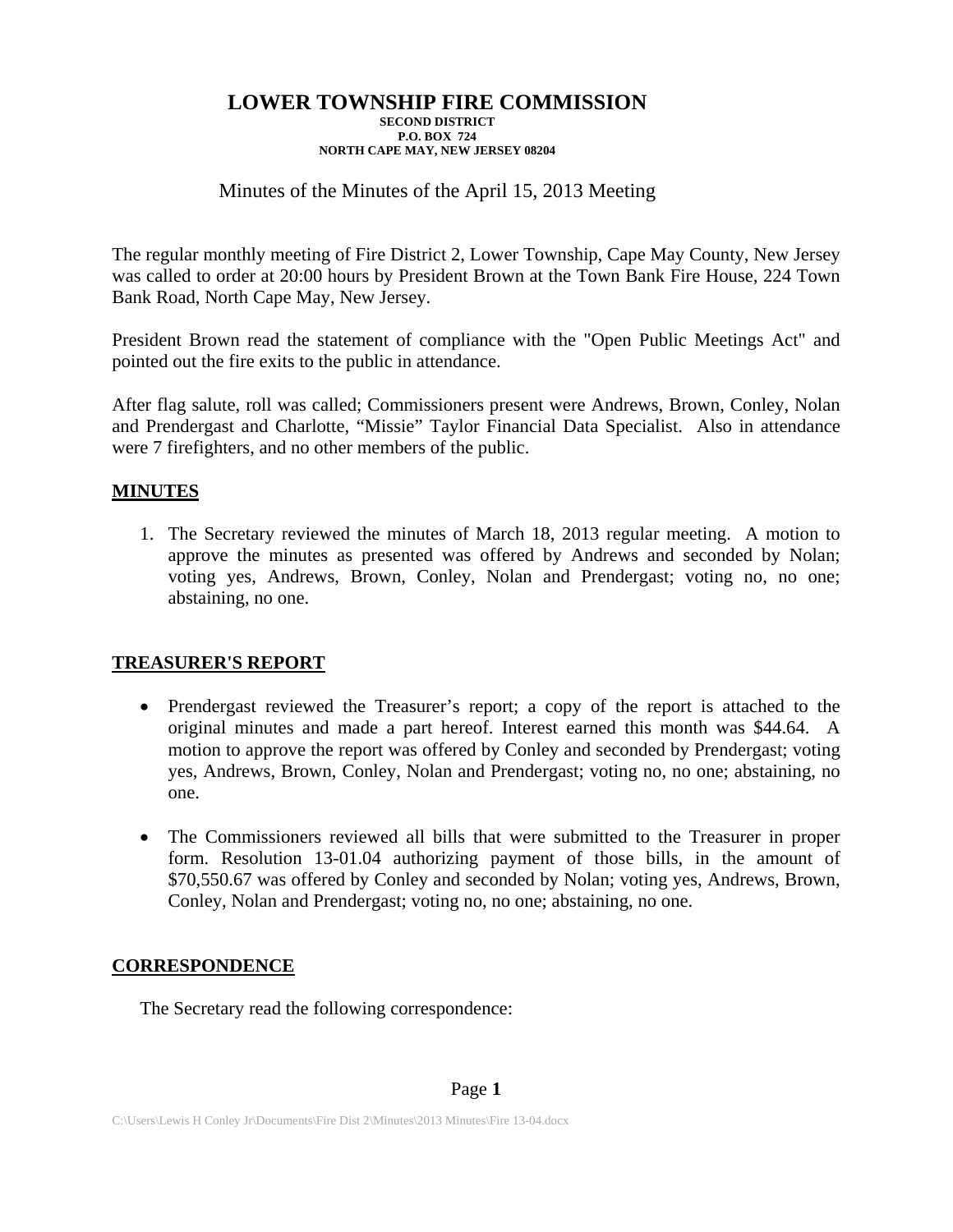# Minutes of the Minutes of the April 15, 2013 Meeting

- 1. Email out dated March 29, 2013, to Pam Brown of VFIS for Lew Conley transmitting the Insurance Coverage Disclosure form for the insurance coverage that Oshkosh Capital will require before delivery of the new Pierce Pumper.
- 2. Letter in from the Bureau of Fire Safety dated 4/04/13 to William Galestok, Planning Director – Site Plan Comments of Utsch's Marina, 1176-1178 Route 109.
- 3. Email in dated 05/14/13 from Commissioner Nolan transmitting quotes from VFIS for the additional insurance coverage for Commissioners, Fire Company Officers and our Financial Data Specialist.
- 4. Letter out dated 5/19/13 to Carolyn Reilly, CFP of Lincoln Financial submitting the approved LOSAP spreadsheet with contribution rates and new participant start up forms.

# **TOWN BANK VOLUNTEER FIRE COMPANY REPORT**

Chief Megonigal reported the following:

• Report of the month's activities; a copy of the report is attached to the original of these minutes.

# **BUREAU OF FIRE SAFETY REPORT**

 Conley who is the Board's representative to the Bureau provided a report on the activities of the Bureau of Fire Safety's previous month and distributed copies of the financial reports. A copy of the minutes of that meeting was distributed to the Commissioners and is attached to the original of these minutes.

# **OLD BUSINESS**

 *The Chief reported a growing building crack in the southeast corner of the engine bay. Conley has look at the crack and it looks like a settlement issue. The Commission authorized*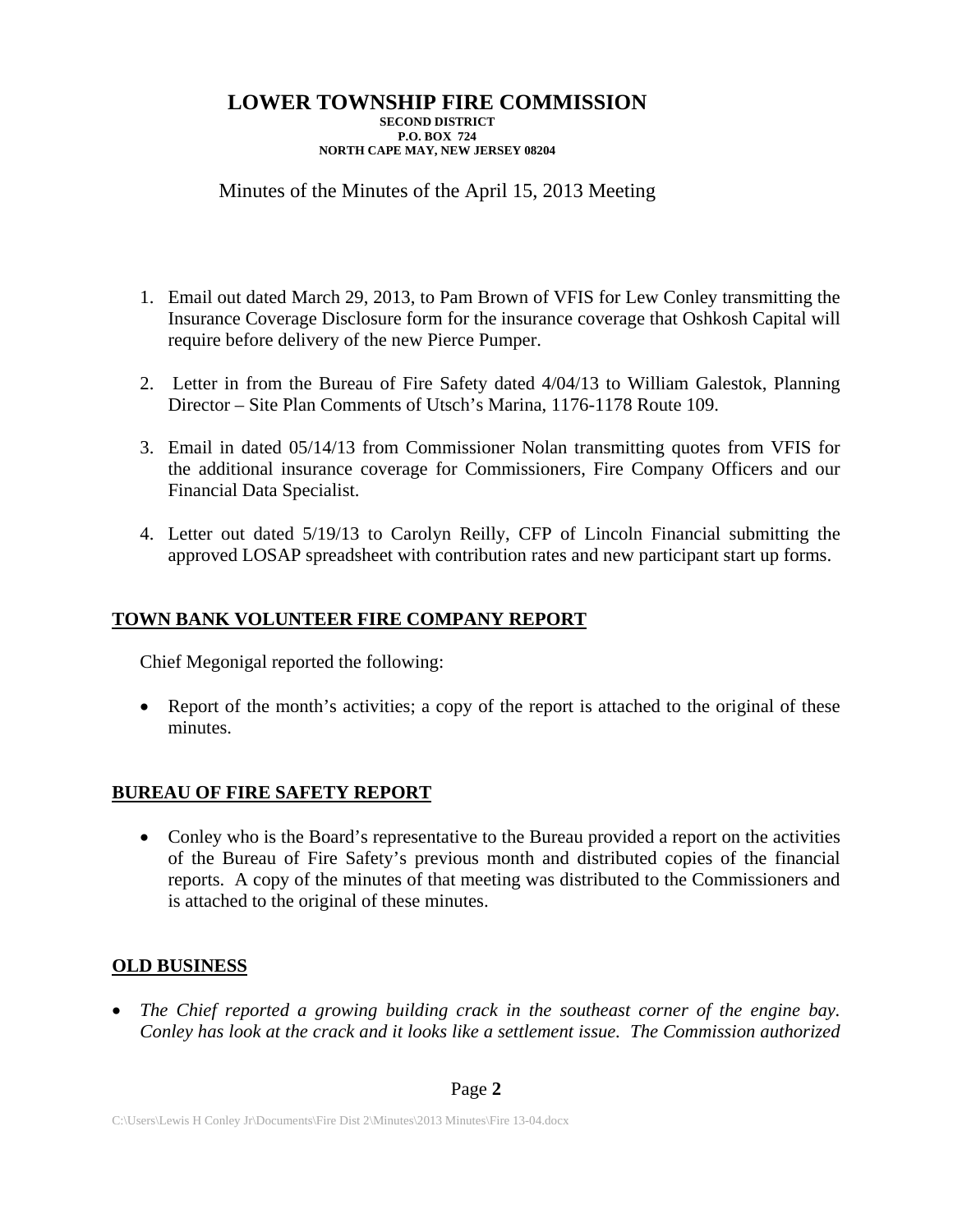# Minutes of the Minutes of the April 15, 2013 Meeting

*Conley to contact a structural engineer to look at the situation and make recommendations. (03/08).* 

*Conley reported that he contacted Edward P. Ryan, PE, a structural engineer who met with Conley and Brown to look at the building. Mr. Ryan's preliminary determination was that the cracking is due to settlement but there is no immediate danger. He will prepare recommendations and specifications for the repair of the settlement as well as the cracks in the near future. (04/08)* 

*Conley reported that he has received the details from structural engineer, Edward P. Ryan and will coordinate with Richard Braslow and Ryan to put together a contract to perform the work recommended. (06/08).* 

*Nolan inquired as to the status of the crick repair. Conley responded that the District is in the process of having a contractor look at it and provide an estimate to see if the repair needs to be bid. He also reported the Mr. Ryan had reported that there is no immediate*  danger, and budget constraints had moved this repair a little lower on the priority list, but *not forgotten. (06/12)* 

 *Following a brief discussion regarding the purchase of a replacement piece of apparatus hopefully next year, a special meeting was scheduled for 7:30 pm on Monday, November 21, 2011. Conley will post and publish the necessary notices for a public hearing at the special meeting to determine if the apparatus should be purchased in 2012 and that formal action will take place at that meeting. (10/11)* 

*A special meeting was held earlier tonight, 11/21/11 at which meeting those in attendance voted to authorize the purchase in 2012 of a replacement Class A attack pumper to replace the 1994 Pierce Class A attack pumper for a cost of approximately \$600,000.00. For detail see the minutes of the Special Meeting of 11/21/11.* 

*Chief Megonigal reported that he and Asst. Chief George Barger will be travelling to Harrisburg to the Fire Expo to do some research on new apparatus that will be on display from various vendors. (03/12)* 

*Chief Megonigal has provided the District with a proposal for Emergency Vehicle Response to work with the Apparatus Committee and the District to evaluate their needs, assist in the preparation of Bid Specification for the apparatus that is brand neutral, will assist in*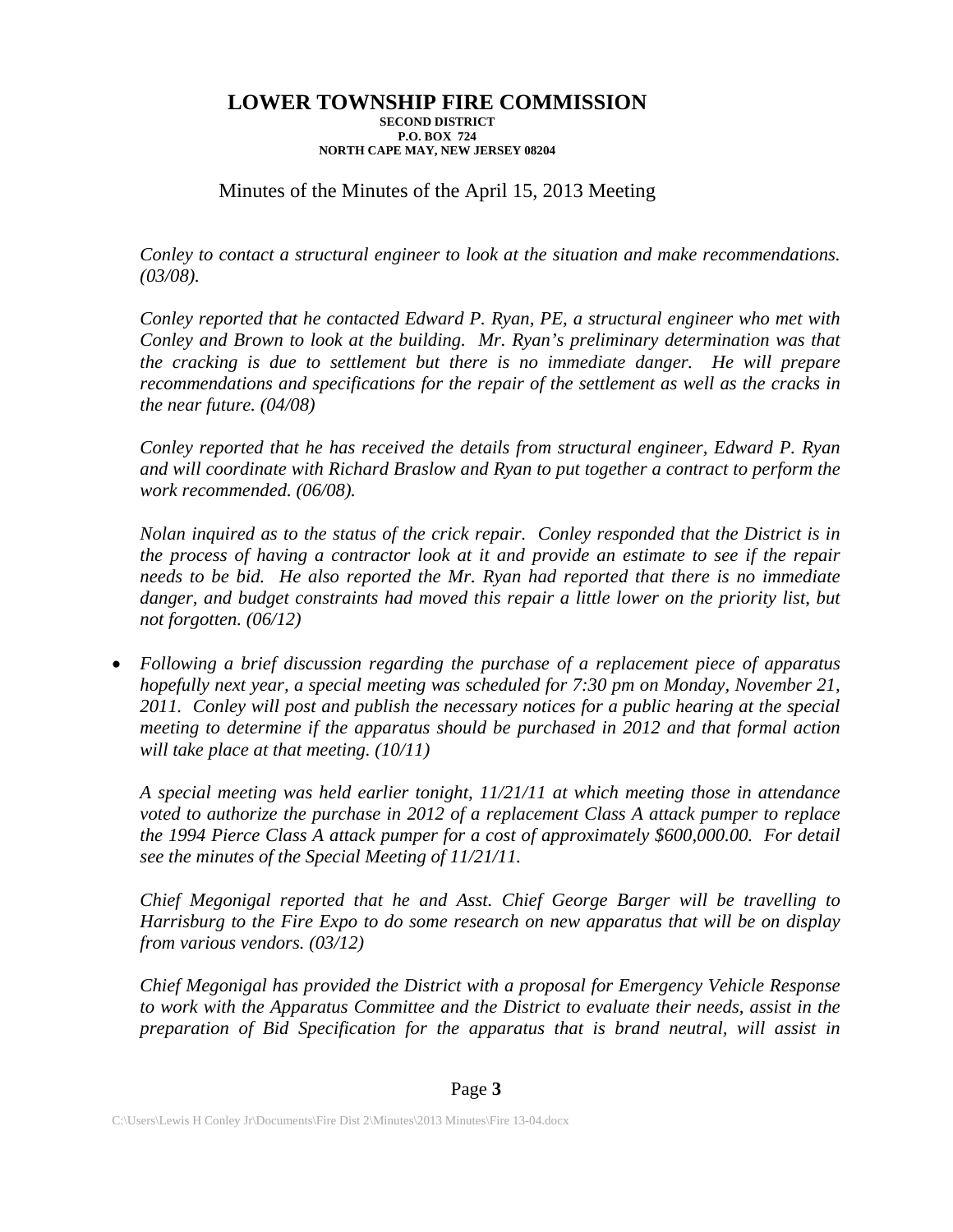## Minutes of the Minutes of the April 15, 2013 Meeting

*evaluating the bids, once received, and will verify that the apparatus was constructed according to the bid specifications.* 

*Resolution No. 12-29 Approving the contract with Emergency Vehicle Response as outlined above was offered by Nolan and seconded by Andrews, voting yes, Conley, Nolan and Prendergast; voting no, no one; abstaining, no one. (05/12)* 

*Conley discussed the new apparatus purchase specifications. The specifications have been reviewed by Conley, Solicitor Braslow and the apparatus committee. Conley has made a copy of the specifications and place them in the Commissioners' Office for review by the Commissioners. He has asked that they review the specifications during the month and be*  ready to adopt them at the October meeting. It was determined that the ideal financing will *be for 3 years, 2013, 2014 & 2015. They should also be ready to discuss dates for bidding and receipt of bids. (09/12)* 

*Resolution #12-33 Authorizing the bid and bid documents for the new pumper was offered by Conley and seconded by Prendergast voting yes, Conley, Nolan and Prendergast; voting no, no one; abstaining, no one. The bids are to be received Tuesday November 27, 2012 at 4:00 pm. (10-12)* 

*Bids were received on November 27, 2012, with only one bid received. That bid was from Pierce Manufacturing and is currently under review by the Tom Shand and Richard Braslow (12/12)* 

*Conley reported that he, Chief Megonigal, Tom Shand and Richard Braslow have been working on the bid received. A copy of Shand's report of the items that did not meet the bid specifications was reviewed by the group and forwarded to Sam Squire of Pierce Manufacturing to explain each deviation from the specifications and to explain if any substitution was better than specified and if so why, in writing. Once the written response was reviewed by the group, it was decided to recommend pursuing a contract with Pierce Manufacturing adding the raised roof cab and the oil-dry container to the vehicle.* 

*Resolution 13-18 Awarding a contract for the new apparatus subject to approval by the Local Finance Board was offered by Nolan and seconded by Andrews, voting yes, Andrews, Brown, Conley, Nolan and Prendergast; voting no, no one; abstaining, no one.*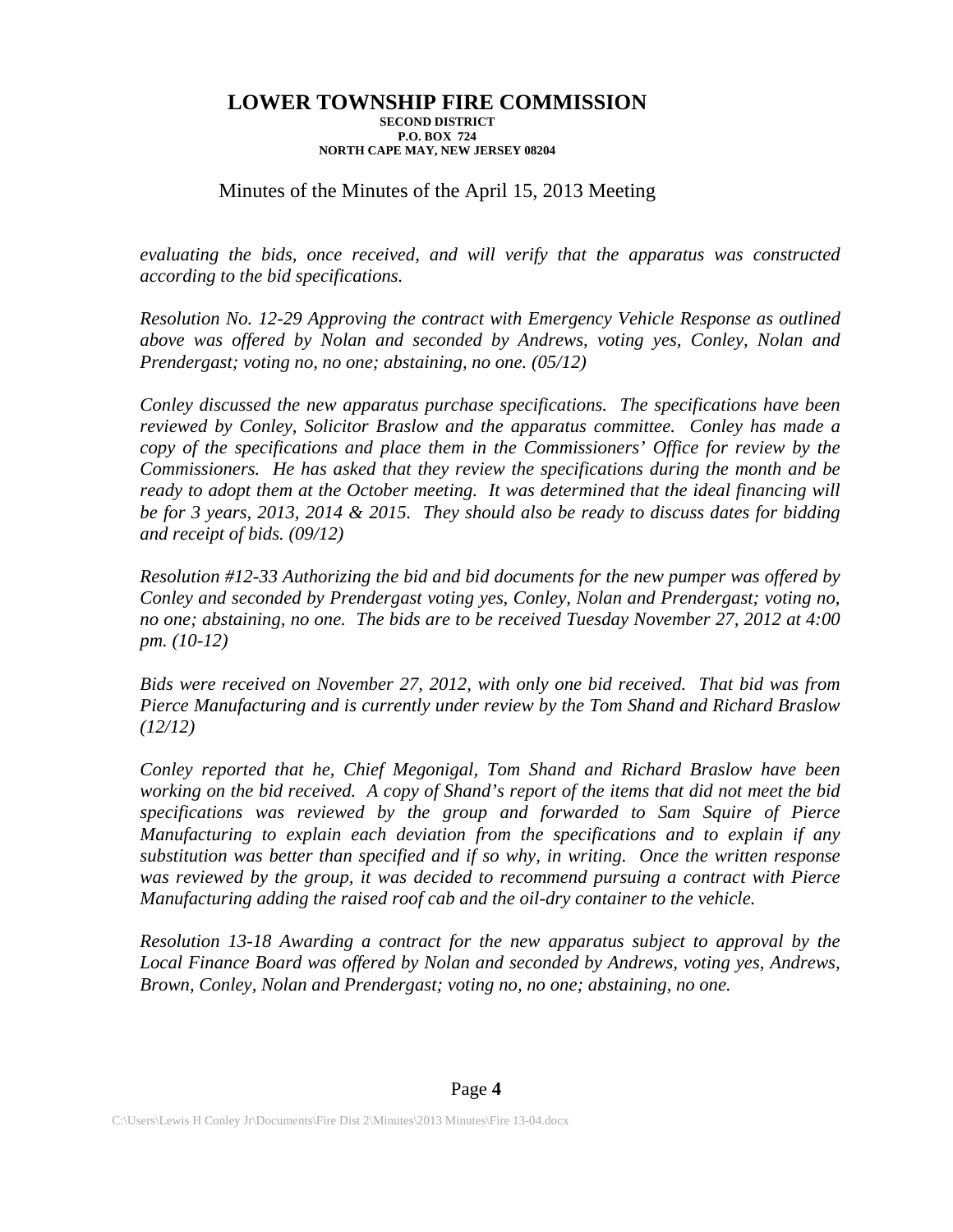## Minutes of the Minutes of the April 15, 2013 Meeting

*Resolution 13-19 Authorizing a Local Finance Board Application for the new apparatus was offered by Nolan and seconded by Prendergast, voting yes, Andrews, Brown, Conley, Nolan and Prendergast; voting no, no one; abstaining, no one.* 

*Conley reported that he and Richard Braslow appeared before the Local Finance Board and received approval to purchase the 2013 Pierce Pumper. Conley also reported that he has the Oshkosh Capital Leasing/Financing application package and will be working on it during the month. There is a resolution required to permit participation with Oshkosh Capital.* 

*Resolution 13-30 authorizing Oshkosh Capital financing was offered by Prendergast and seconded by Nolan voting yes, Andrews, Brown, Conley, Nolan and Prendergast; voting no, no one; abstaining, no one.* 

Conley reported that we have closed with Oshkosh Capital and the financing is in place. Delivery of the new Pierce Pumper is schedule for November 3, 2013 with and upset date of January 3, 2013.

The Chief and the apparatus committee will be meeting with Sam Squire to review placement of some of the specialized equipment in the near future. (04/13)

 *Scott Brown asked if there was some types of sealer that can be used to stop the damage to apparatus aprons that have sever salt damage. He has seen repairs to bridge surfaces that were temporarily repaired rather quickly. Brown volunteered to discuss it with a friend who is a masonry contractor and Conley will talk to the County Engineer who may have specified the repairs to the County Bridges. (06/12)* 

*Brown reported that Jay Blackley of Blackley Concrete will look at the driveway and make a recommendation (07/12)* 

*Brown reported that Jay Blackley reported that there is no fix the driveway apron will need to be removed and replaced. Conley requested that Blackley provide us with a cost estimate to do that work so that we know if we would need to bid the project and look for the money to pay for the replacement. (08/12)* 

*Brown reported that Blackley has provided a proposal to remove the existing concrete and replace it with the same strength reinforced concrete for \$24,860.00. This is above the bid threshold and obviously will need to be bid.* 

*Conley suggested that if total replacement is necessary, we should look into retaining a structural engineer or architect to design a heating system into the apron and then there would be no need to* 

### Page **5**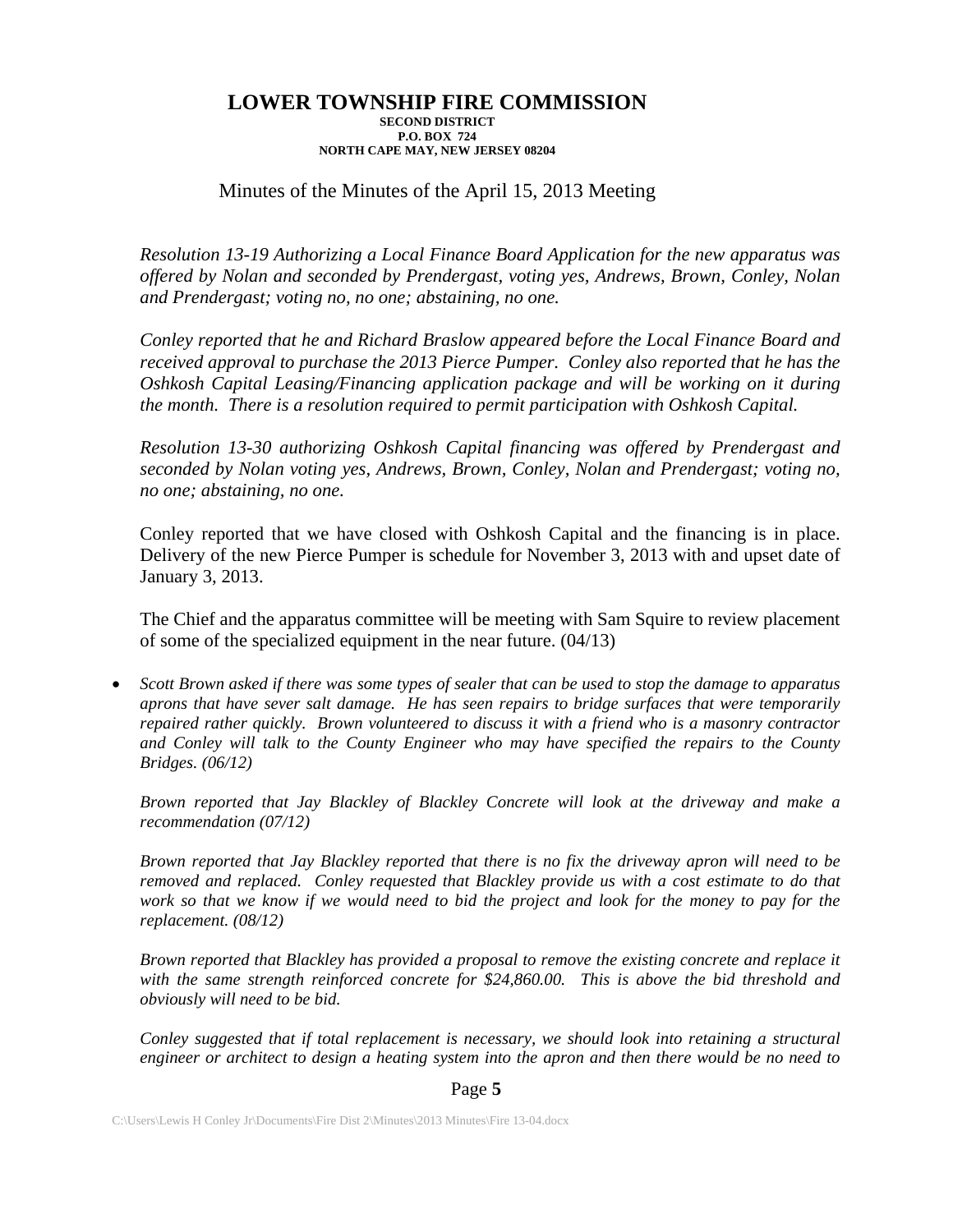## Minutes of the Minutes of the April 15, 2013 Meeting

*have salt on it. Conley will look into finding an engineer or architect with the appropriate experience. (09/12)* 

*Conley reported that he has not been able to get Jay Blackley (concrete mason) to respond with a cost for a temporary winter patch. Brown will reach out to Troiano Concrete to see if they can do a temporary patch to get us through the winter months. (12/12)* 

*Brown reported that he has contacted Ernie Troiano, Jr. of E. Troiano & Sons Concrete who will perform a temporary patch on the driveway for an estimated cost of \$2,100.00 as outlined in his letter of December 21, 2012. Conley reported that he has contacted, in writing, Thomas Lipski of PEOSH to request an extension of time to repair the driveway apron. A motion was offered by Andrews and seconded by Nolan to approve E. Troiano and Sons Concrete's proposal and authorize the work, voting yes, Andrews, Brown, Conley, Nolan and Prendergast; voting no, no one; abstaining, no one.* 

*Conley presented a proposal from M V Engineering of Cape May Court House, NJ for providing the design, bid preparation and administration, and construction observation of the permanent driveway apron replacement for an estimated \$11,200.00 as contained in their written proposal. Resolution 13- 20 Approving the award of the contract with Brian Murphy, PE of M V Engineering for the Design and Inspection of the Driveway Apron Replacement was offered by Andrews and seconded by Prendergast voting yes, Andrews, Brown, Conley, Nolan and Prendergast; voting no, no one; abstaining, no one. (01/22/13)* 

*Brown reported that the driveway apron will be repaired with a temporary concrete patch by E. Troiano and Sons on Wednesday 2/27/13. (02/13)* 

*Conley reported that the driveway apron was repaired on February 27, 2013 on schedule and he emailed a notice to Thomas Lipski of PEOSH along with photos of the completed driveway. Conley continued the report by telling all that Thomas Lipski emailed back that he would be issuing a letter indicating the violation has been abated. (03/13)* 

*Conley reminded all that we have received preliminary plans and specifications for the permanent driveway replacement from MV Engineering. We need to decide when we want the driveway advertised, what is going to be included in the contract, such as fencing and/or security for the apparatus to be stored outside during the replacement of the apron and the concrete curing time. (03/13)* 

Conley discussed the need to meet to discuss how to deal with the apparatus security which will need to be outside the building during the removal and curing of the concrete apron. The meeting was set for April 22, 2013. (04/13)

 *Prendergast followed up with Bank of America regarding the letter that we received that they would be going to a computerized system and there would be monthly fees involved. Prendergast spoke with* 

Page **6**

C:\Users\Lewis H Conley Jr\Documents\Fire Dist 2\Minutes\2013 Minutes\Fire 13-04.docx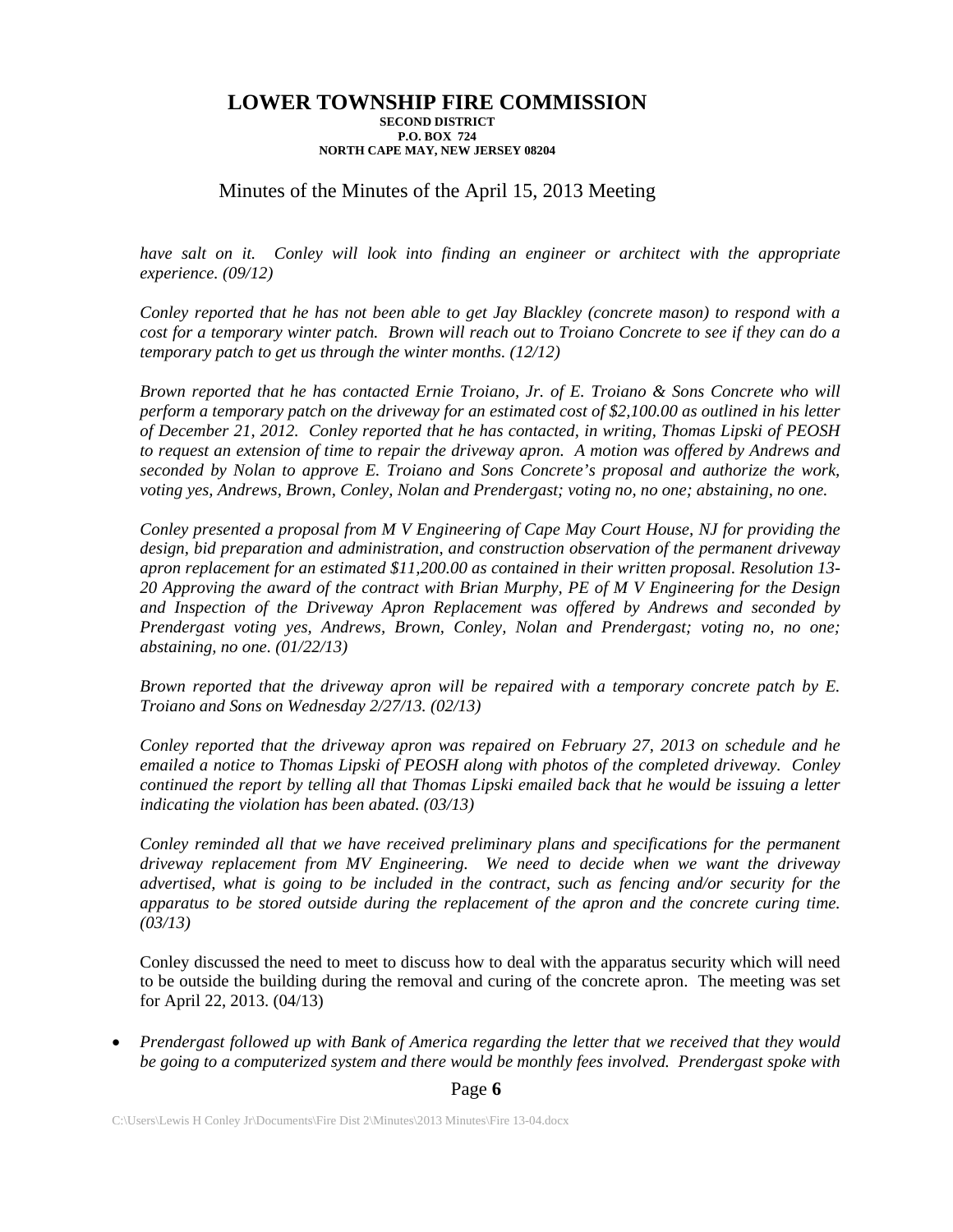## Minutes of the Minutes of the April 15, 2013 Meeting

*Melissa Lemon at the North Cape May Branch of Bank of America who reported that it was a mass*  mailer and did not affect the Fire District. We still would not incur monthly fees. (08/12)

*During the month we received another notice that indicated that the charges would be forthcoming, Prendergast again spoke with Melissa Lemon who stated that the Bank would not be charging fees to us since we are not using the new on-line services that the programs charges for. Conley requested that we get a current Government Deposit Protection Act certification from them. Prendergast will follow up with them. (09/12)* 

*Prendergast reported that he feels that he is getting the runaround from Bank of America. He and Commissioner Nolan went to the Bank together to attempt to get Commissioner Nolan's name and signature added to the Fire District's account. The bank manager, who is not the regular manger told them Bank of America requires all five commissioners to be at the bank at the same time and all sign new signature cards in the manager's presence. Commissioner Nolan informed her that that would constitute a meeting under the Open Public Meeting Act and need to be advertised as required.* 

*Due to this continuing issue with the signature cards as well as the continuing issues regarding the letters regarding interest charges for the account Commissioner Prendergast will be seeking out other banks for proposals for services. (11/12)* 

*Prendergast reported that he has one proposal in and looking for a couple more before making a recommendation. (12/12)* 

Prendergast reported that he has reviewed proposals from several area banks and recommends remaining with Bank of America. Conley reminded him that we need a current documents that demonstrates that Bank of America meets the requirements of the Government Unit Deposit Protection Act, (04/13)

 *A presentation was made for a Power Purchasing Agreement by Emerald Energy, LLC (Joseph Jackson) and Cambria Solar (Mike Atkins) wherein Mr. Atkins represented that the current electric use would be sold to us by Cambria Solar at a savings of 8% with a 2.5% increase/year after the first year. Resolution #12-34 approving the PPA offer subject to review by the Solicitor Richard Braslow was offered by Nolan and seconded by Conley voting yes, Conley, Nolan and Prendergast; voting no, no one; abstaining, no one. (10/12)* 

*Conley reported that he forward the draft Power Purchasing Agreement and current electric use release documents provided to him to Solicitor Braslow. The current use release document was approved by Mr. Braslow, signed by Commissioner Conley and returned to Joe Jackson. The Power Purchasing Agreement was drafted to be with the Town Bank Volunteer Fire Company and was unacceptable. Conley would not sign the*  document and returned it to Joe Jackson for correction. In the letter from Mr. Atkins attorney, the attorney *states that he also agreed that the Fire District is the correct entity for Mr. Atkins to contract with, but it was his opinion that such an agreement needed to be publicly bid. This is contrary to what Mr. Jackson and his people had represented at prior meetings. It is, however consistent with Commissioner Conley and Solicitor*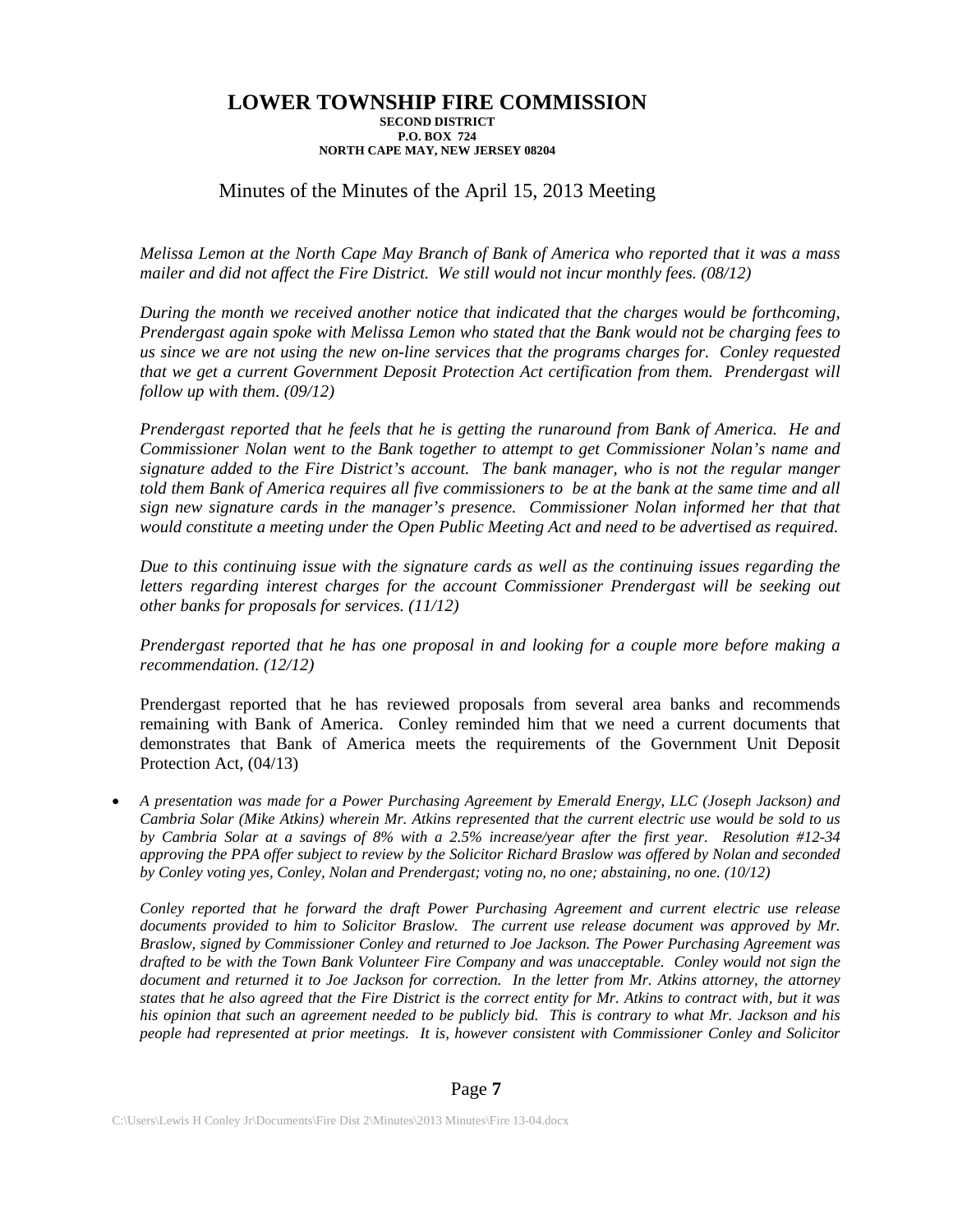# Minutes of the Minutes of the April 15, 2013 Meeting

*Braslow's feeling. This information was passed on to Mr. Jackson for a response and/or a revised proposal. As of November 19, 2012 Conley has not heard back from anyone. (11/12)* 

*As of December 17, 2012 Conley has not heard back from anyone. (12/12)* 

Conley read a report from solar company's structural engineer indicating that the roof trusses will need to be beefed up in order to support the weight of the solar panels. Conley will reach out to the engineer to be sure that there is no problem with the trusses without adding the solar panels and attempt to get a quote for what it would cost to get a proposal that will tell us how much beefing up the trusses will need and the anticipated cost for the work if we decided to go ahead with the solar panels. (04/13)

 *Fire Company President reported the Make Up air unit has a hole in the outside duct insulation. Conley will notify CM3 to look into it. (11/12)* 

*Conley reported that CM3 is preparing a proposal but had contacted him regarding the proposal that it does not look like that unit has been used in years and cannot be used in its current condition and well as needing the duct work repair. Conley has requested that they prepare three proposals, one for the repair of the duct work, one for the repair of the makeup air unit itself and the third to remove the makeup air unit. (12/12)* 

*Conley presented two proposals from CM3 Building Solutions. The first was to recover the exterior duct work with new insulation with a guestimate to make an evaluation of how much work needs to be performed on the unit to make it fully functional. The second proposal was for removing the make-up air unit and the outside duct work from the site and capping the duct where the portion of the duct remaining inside the building will remain to make the remaining duct and building weathertite.* 

*A motion was offered by Andrews and seconded by Prendergast to approve the proposal to remove the make-up air unit and the outside duct work from the site and capping the duct where the portion of the duct remaining inside the building will remain to make the remaining duct and building weathertite at the cost of \$5,435.00, voting yes, Andrews, Brown, Conley, Nolan and Prendergast; voting no, no one; abstaining, no one. (01-13)* 

## **NEW BUSINESS**

 A discussion was initiated regarding our insurance coverage limits and in particular to be sure that our Financial Data Specialist and our Treasurer are covered for at least 1 million dollars and the Town Bank Fire Company officers for a minimum of \$50,000.00. We will also need to know if Missie, our Financial Data Specialist needs to be named in the policy.

### Page **8**